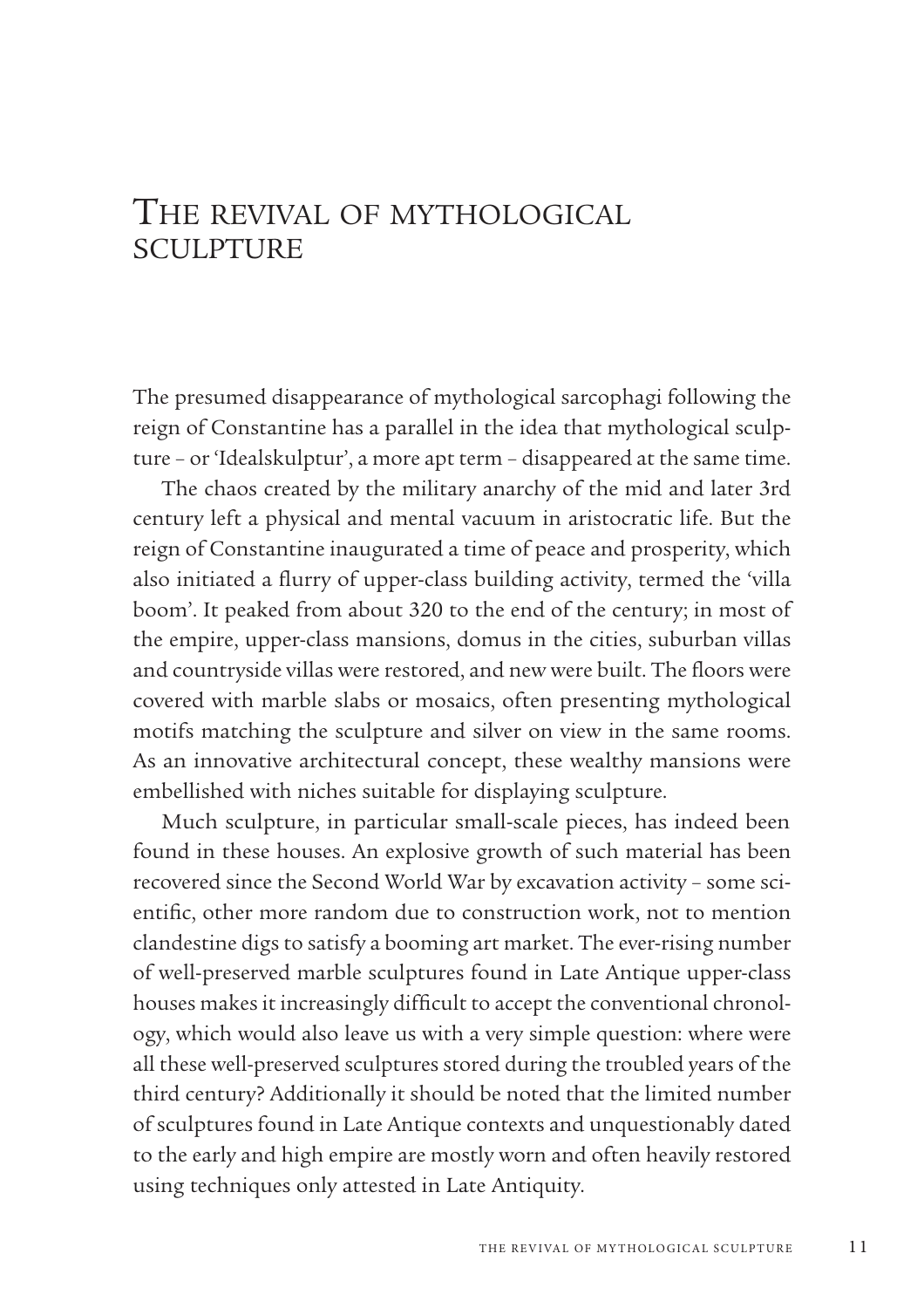

Fig. 1. Copenhagen, Ny Carlsberg Glyptotek: The Esquiline Group.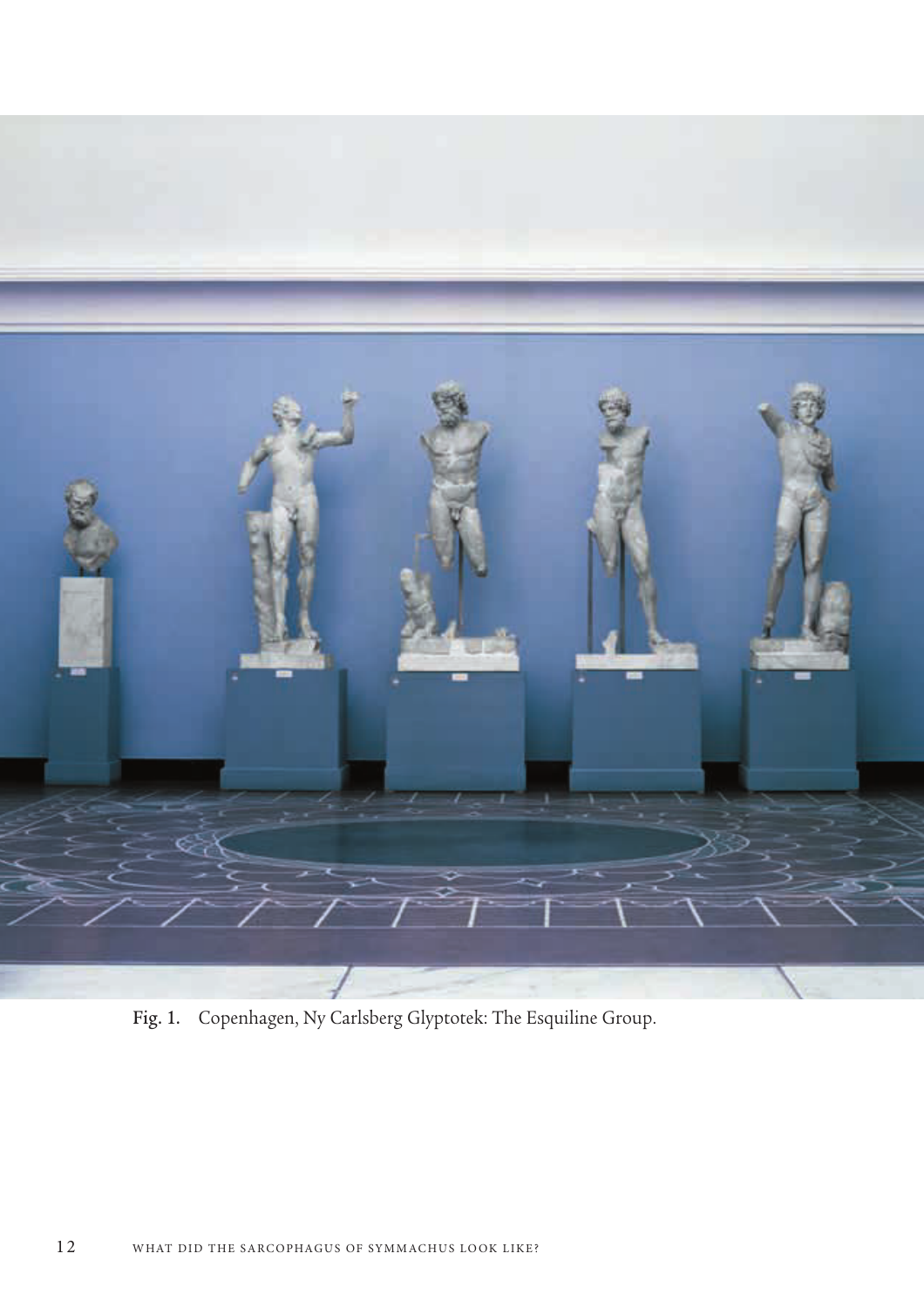Mythological marble statuary found in late Antique private contexts has been explained as reuse from earlier periods. On the assumption that such sculpture was not produced in Late Antiquity, such pieces were – and to a large extent still are – dated to the Antonine-Severan period based simply on the highly polished surface treatment. However, this conventional dating has increasingly been questioned since the early 1980s.

A new understanding of Late Antique mythological sculpture came with the appearance of two unrelated articles. In 1981 Elaine Gazda published a marble statuette of Ganymede and the eagle excavated in Carthage, which she dated to the "Age of Augustine", thereby demonstrating that production of small-scale sculpture continued into Late Antiquity8. In her large comprehensive article, she broadened the art circle to involve various groups of artefacts such as small-scale mythological sculpture as well as full scale reliefs and Christian sarcophagi. Her most epoch-making contribution to the understanding of the period was to draw on a very different material: Late Antique silver plates in the classical tradition regardless of the unknown faith of the then owners.

 A year later Charlotte Roueché re-dated the so-called Esquiline Group **[Fig. 1]** now in Copenhagen from the mid-second century to late Constantinian times based on epigraphic evidence9. The statues of this large ensemble all have inscribed plinths giving the names of two Aphrodisian sculptors. Five sculptures – Jupiter, Neptune, Sol, Satyr with the infant Dionysos on his shoulder and the upper part of Hercules – out of what could have been more than ten statues altogether making the group the largest one known from Late Antiquity. Based on these two articles a new field of research emerged focusing on Late Antique mythological sculpture<sup>10</sup>.

 <sup>8</sup> Gazda 1981, 125-178.

 <sup>9</sup> Roueché – Erim 1982.

 <sup>10</sup> The main contributions are: Hannestad 1994 and 2012, 75-112; Bergmann 1999; Kranz 2006; Vorster 2012/2013. On the Esquiline group Moltesen 2000, 111-131.